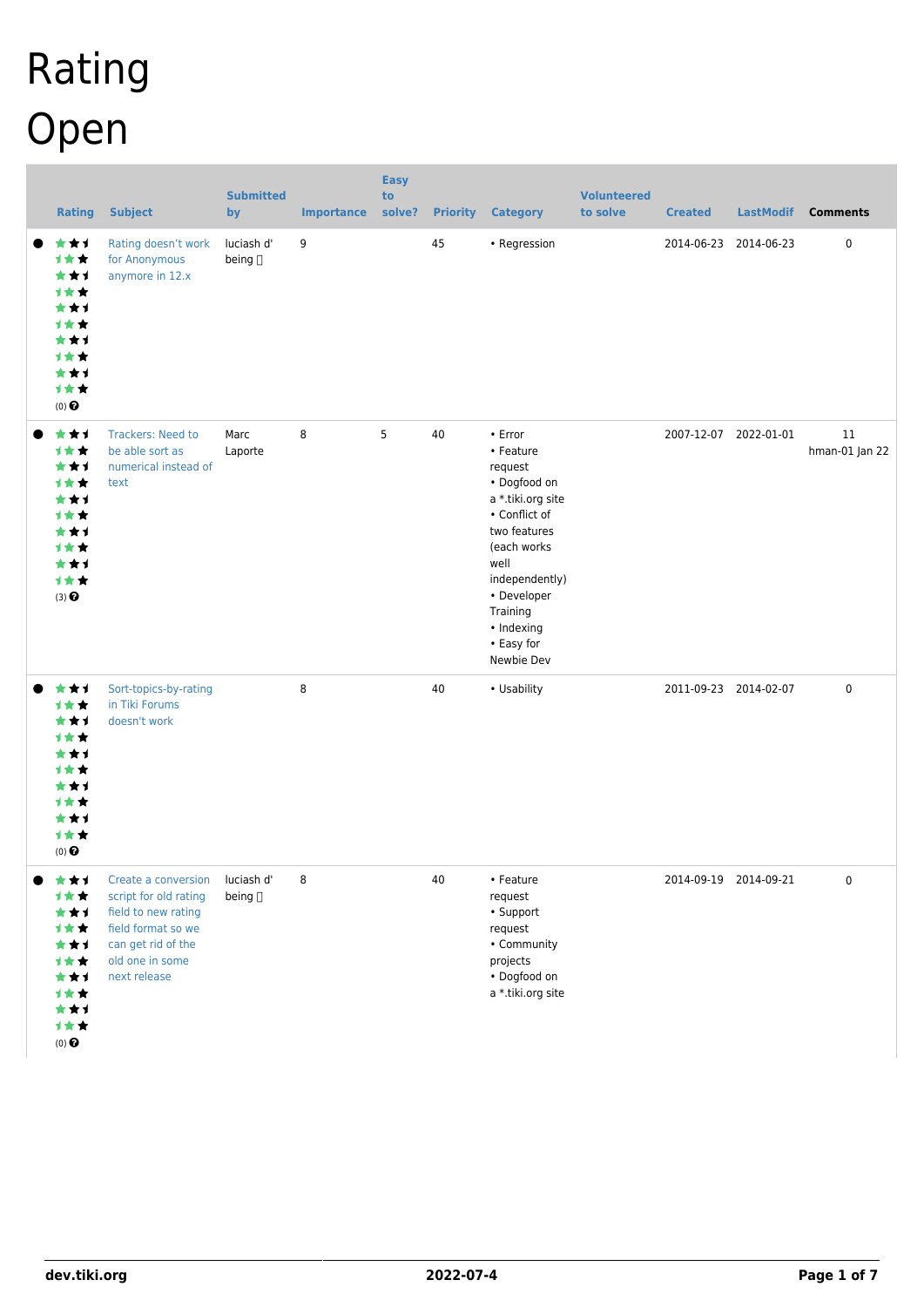|                                       | <b>Rating</b>                                                             | <b>Subject</b>                                                     | <b>Submitted</b><br>by               | <b>Importance solve?</b> | <b>Easy</b><br>to |    | <b>Priority Category</b>                                                      | <b>Volunteered</b><br>to solve | <b>Created</b>        | <b>LastModif</b>      | <b>Comments</b>                          |
|---------------------------------------|---------------------------------------------------------------------------|--------------------------------------------------------------------|--------------------------------------|--------------------------|-------------------|----|-------------------------------------------------------------------------------|--------------------------------|-----------------------|-----------------------|------------------------------------------|
| $(1)$<br>$\pmb{\Theta}$               | ***<br>1★★<br>***<br>1★★<br>***<br>1★★<br>***<br>1★★<br>***<br>1★★        | <b>Advanced Rating in</b><br><b>Trackers</b>                       | Brian<br>Merritt                     | $7\phantom{.}$           |                   | 35 |                                                                               |                                |                       | 2011-03-02 2011-03-02 | $\mathbf{1}$<br>marclaporte-06<br>Mar 11 |
| $(0)$ $\Theta$                        | ***<br>计女女<br>***<br>1★★<br>***<br>计女女<br>***<br>计女女<br>***<br>1★★        | Rating not showing<br>below wikipages                              | Fernando<br>Torres                   | 5                        | $7\overline{ }$   | 35 | • Error                                                                       |                                |                       | 2016-06-02 2016-06-02 | $\mathbf{1}$<br>Chealer9-21<br>May 17    |
| $(0)$<br>$\pmb{\Theta}$               | ***<br>***<br>***<br>1★★<br>***<br>计女女<br>***<br>1★★<br>***<br>计女女        | Advanced rating has hman<br>no delete function                     |                                      | 6                        | 5                 | 30 | $\cdot$ Bug                                                                   |                                |                       | 2020-08-30 2020-08-30 | $\pmb{0}$                                |
| <b>1**</b><br>$(0)$ $\bigodot$        | ***<br>计女女<br>***<br>计女女<br>★★1<br><b>1 * *</b><br>* * 1<br>***<br>计女女    | Wiki simple rating<br>(and not simple<br>rating) is not<br>working | Bernard<br>Sfez / Tiki<br>Specialist | 5                        | $5\phantom{.0}$   | 25 | • Error                                                                       |                                | 2020-06-11 2021-12-27 |                       | $\pmb{0}$                                |
| <b>1**</b><br>$(1)$<br>$\pmb{\Theta}$ | ***<br>***<br>***<br><b>1**</b><br>***<br>***<br><b>1**</b><br>★★↑<br>计女女 | Sort on Rating field<br>broken on tracker5<br>at dev.t.o           | Xavier de<br>Pedro                   | 6                        | $\overline{4}$    | 24 | $\cdot$ Error<br>• Community<br>projects<br>• Dogfood on<br>a *.tiki.org site |                                |                       | 2008-01-24 2014-09-21 | 3<br>jonnybradley-12<br>Mar 15           |

## Pending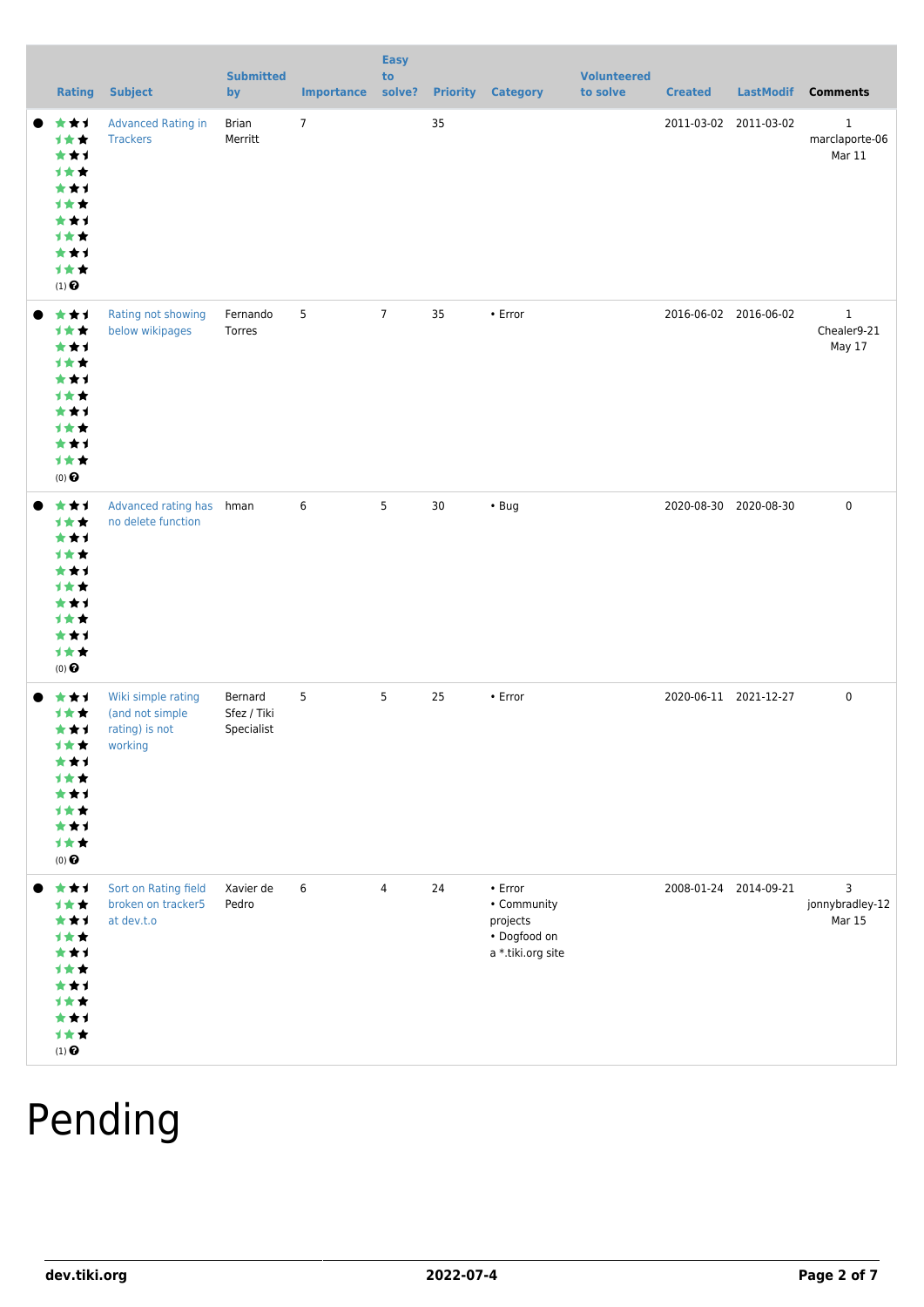|           | <b>Rating</b>                                                                                                  | <b>Subject</b>                                                                                                                                     | <b>Submitted</b><br>by | <b>Importance</b> | <b>Easy</b><br>to<br>solve? |    | <b>Priority Category</b> | <b>Volunteered</b><br>to solve | <b>Created</b> |                       | LastModif Comments                      |
|-----------|----------------------------------------------------------------------------------------------------------------|----------------------------------------------------------------------------------------------------------------------------------------------------|------------------------|-------------------|-----------------------------|----|--------------------------|--------------------------------|----------------|-----------------------|-----------------------------------------|
|           | $0$ $\star$ $\star$ $1$<br>1★★<br>***<br><b>1**</b><br>★★1<br>1★★<br>***<br>计女女<br>***<br>计女女<br>$(0)$ $\odot$ | <b>Trackers</b><br>W.<br>system<br>field<br>types ::<br>itemID &<br>ratings ::<br>strange<br>behavior<br>following<br>bug fix                      | Marc<br>Laporte        | 8                 |                             | 40 | $\bullet$<br>Regression  | Mike                           |                | 2008-02-05 2008-03-31 | $\pmb{0}$                               |
| $\bullet$ | 大女子<br>计女女<br>***<br>1★★<br>***<br>计女女<br>***<br>1★★<br>***<br>1★★<br>$(1)$<br>$\pmb{\Theta}$                  | Bug in<br>trackers<br>with<br>rating in<br>listing                                                                                                 | sept                   | $\overline{7}$    |                             | 35 | • Error                  | sept                           |                | 2008-07-30 2014-02-07 | $\pmb{0}$                               |
| $\bullet$ | ***<br><b>1**</b><br>***<br><b>1**</b><br>***<br>计女女<br>***<br><b>1**</b><br>***<br>1★★<br>$(1)$ $\odot$       | Forums:<br>"Posts<br>can be<br>rated"<br>results<br>in<br>"Request<br>URI too<br>long"<br>error<br>when<br>enabled<br>and user<br>tries to<br>rate | luciash d'<br>being [] |                   |                             | 25 | • Error                  | luciash d'<br>being []         |                | 2016-10-10 2018-05-16 | $\overline{7}$<br>luci-25 May<br>$18\,$ |

### Closed

|              | Rating                                                                                | <b>Subject</b>                         | <b>Submitted</b><br>by | <b>Importance</b> | <b>Easy</b><br>to<br>solve? | <b>Priority</b> | <b>Category</b>                                                                                       | <b>Volunteered</b><br>to solve | <b>Created</b> | <b>LastModif</b> | <b>Comments</b>          |
|--------------|---------------------------------------------------------------------------------------|----------------------------------------|------------------------|-------------------|-----------------------------|-----------------|-------------------------------------------------------------------------------------------------------|--------------------------------|----------------|------------------|--------------------------|
| $\mathbf{O}$ | * * 1<br>计女女<br>***<br>计女女<br>***<br>计女女<br>***<br>计女女<br>***<br>计女女<br>$(0)$ $\odot$ | Suggestion for tracker<br>rating usage | amette                 | 8                 |                             | 40              | • Feature<br>request<br>$\bullet$<br>Community<br>projects<br>• Dogfood<br>on a<br>*.tiki.org<br>site |                                | 2005-07-02     | 2007-06-03       | 1<br>amette-05 Jul<br>05 |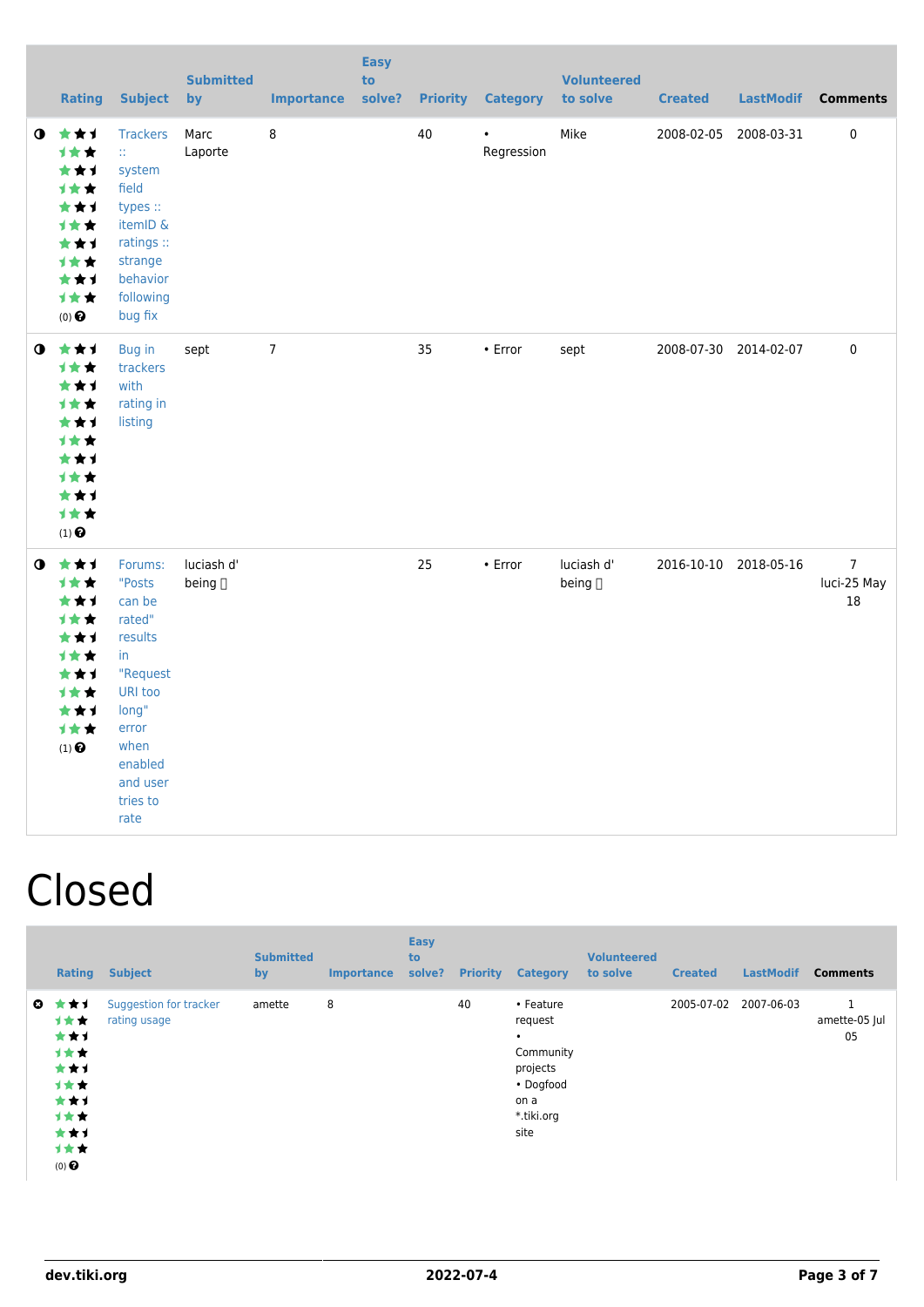|           | <b>Rating</b>                                                                                                            | <b>Subject</b>                                                                                     | <b>Submitted</b><br>by | <b>Importance</b> | <b>Easy</b><br>to<br>solve? | <b>Priority</b> | <b>Category</b>                                          | <b>Volunteered</b><br>to solve | <b>Created</b> | <b>LastModif</b>      | <b>Comments</b>                      |
|-----------|--------------------------------------------------------------------------------------------------------------------------|----------------------------------------------------------------------------------------------------|------------------------|-------------------|-----------------------------|-----------------|----------------------------------------------------------|--------------------------------|----------------|-----------------------|--------------------------------------|
| $\bullet$ | 大女子<br>计女女<br>***<br><b>1**</b><br>***<br><b>1**</b><br>***<br><b>1**</b><br>***<br>1★★<br>$(0)$ $\bigodot$              | 13.x regression:<br>rating_smiley icons in<br>reversed order                                       | Xavier de<br>Pedro     | 6                 | 6                           | 36              | • Error<br>$\bullet$<br>Regression                       |                                |                | 2014-07-13 2014-07-14 | 0                                    |
|           | ◎ ★★1<br>计女女<br>***<br>计女女<br>***<br>计女女<br>***<br>计女女<br>***<br>1★★<br>$(0)$ $\odot$                                    | 13.x regression:<br>rating_smiley icons in<br>reversed order                                       | Xavier de<br>Pedro     | 6                 | 6                           | 36              | • Error<br>$\bullet$<br>Regression                       |                                |                | 2014-07-13 2014-07-14 | 0                                    |
| ◎         | 食食す<br>计女女<br>***<br>计女女<br>***<br>才女女<br>***<br>计女女<br>***<br>计女女<br>$(0)$ $\odot$                                      | 13.x regression:<br>rating_smiley icons in<br>reversed order                                       | Xavier de<br>Pedro     | 6                 | 6                           | 36              | • Error<br>$\bullet$<br>Regression                       |                                |                | 2014-07-13 2014-07-14 | 0                                    |
| O         | ***<br>1★★<br>***<br><b>1**</b><br>***<br>11<br>***<br><b>1**</b><br>***<br>计女女<br>$(0)$ $\pmb{\Theta}$                  | Allow Tracker item rating<br>to be seen or voted<br>through PluginTracker<br>and PluginTrackerList | Xavier de<br>Pedro     | $\overline{7}$    |                             | 35              | $\cdot$ Error<br>• Feature<br>request                    | Mike                           |                | 2007-06-13 2014-02-07 | 0                                    |
|           | $0$ $\star$ $\star$ $1$<br>计女女<br>***<br>***<br>***<br><b>1**</b><br>***<br>计女女<br>***<br>1★★<br>$(1)$<br>$\pmb{\Theta}$ | Trackers :: Trackerlist ::<br>Ordering by rating: each<br>tracker item must be<br>rated            | Marc<br>Laporte        | $\overline{7}$    |                             | 35              | $\cdot$ Error<br>• Dogfood<br>on a<br>*.tiki.org<br>site |                                |                | 2007-08-13 2021-11-01 | $\overline{2}$<br>Bsfez-01 Nov<br>21 |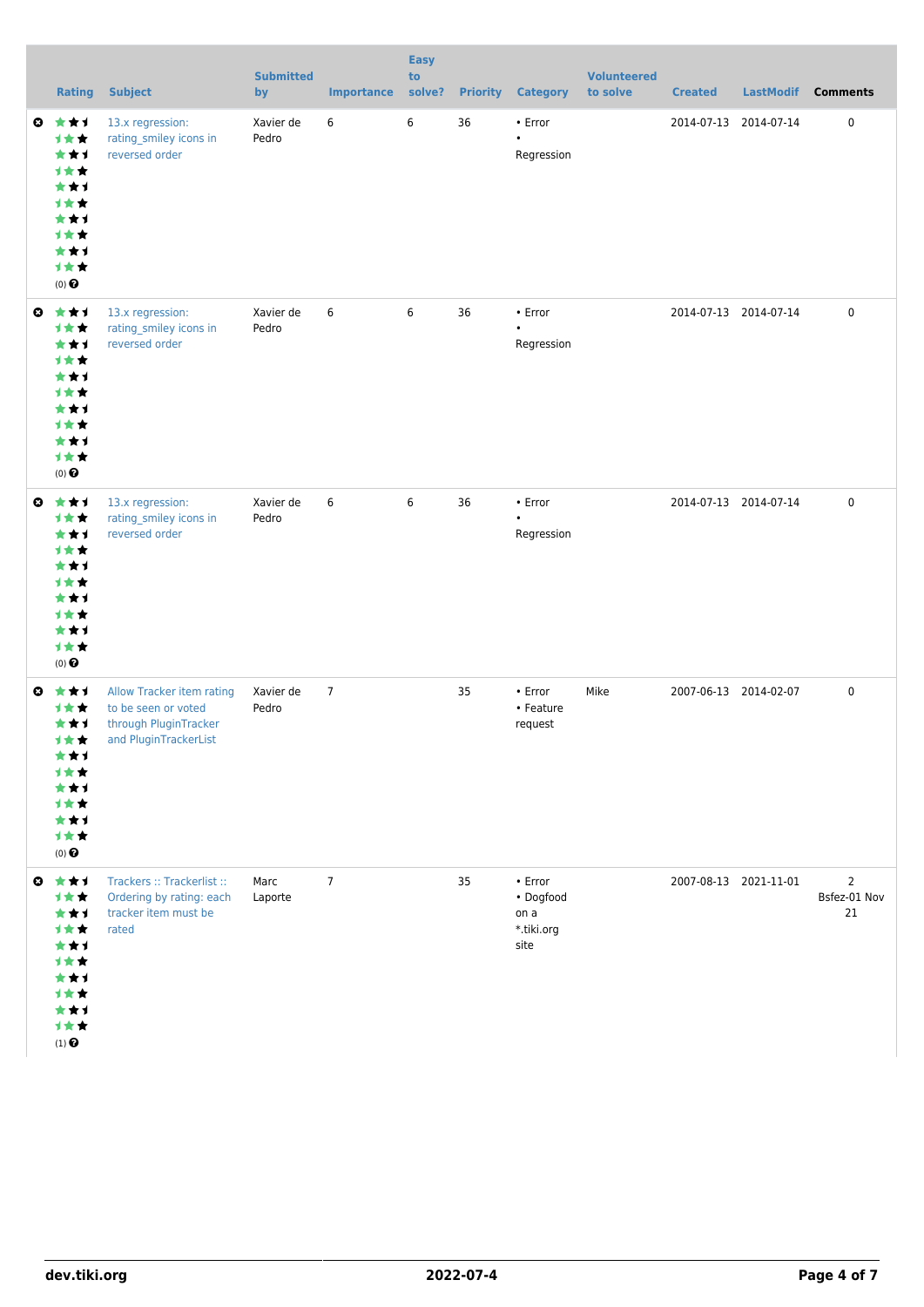|           | <b>Rating</b>                                                                                                 | <b>Subject</b>                                                                          | <b>Submitted</b><br>by | <b>Importance</b> | <b>Easy</b><br>to<br>solve? |    | <b>Priority Category</b>                           | <b>Volunteered</b><br>to solve | <b>Created</b>        | <b>LastModif</b>      | <b>Comments</b>                            |
|-----------|---------------------------------------------------------------------------------------------------------------|-----------------------------------------------------------------------------------------|------------------------|-------------------|-----------------------------|----|----------------------------------------------------|--------------------------------|-----------------------|-----------------------|--------------------------------------------|
| O         | ***<br>1★★<br>***<br><b>1★★</b><br>***<br>计女女<br>***<br>计女女<br>***<br>1★★<br>$(0)$ $\odot$                    | Last field of a tracker<br>cannot be edited when<br>rating is allowed on the<br>tracker | rv540                  | $\overline{7}$    |                             | 35 | • Error<br>• Usability                             | rv540                          |                       | 2005-06-28 2021-09-30 | $\mathbf{1}$<br>Bsfez-30 Sep<br>21         |
|           | $0 \star \star \star$<br>1★★<br>***<br>1★★<br>***<br><b>1★★</b><br>***<br>计女女<br>***<br>1★★<br>$(0)$ $\Theta$ | Cumulative rating doesn't<br>get shown in tiki-<br>view_tracker_item.php                | amette                 | $\overline{7}$    |                             | 35 | • Error<br>• Dogfood<br>on a<br>*.tiki.org<br>site | amette                         | 2005-11-27 2007-12-10 |                       | $\overline{2}$<br>marclaporte-13<br>Jun 07 |
| $\bullet$ | ***<br>计女女<br>***<br>计女女<br>***<br><b>1**</b><br>***<br>计女女<br>***<br>1★★<br>$(0)$ $\Theta$                   | 13.x: Ratings in articles<br>gone                                                       | Xavier de<br>Pedro     | $\overline{7}$    | 5                           | 35 | • Error<br>$\bullet$<br>Regression                 |                                | 2014-07-13 2014-07-14 |                       | 0                                          |
| O         | ***<br>1**<br>***<br>计女女<br>***<br><b>1**</b><br>***<br>计女女<br>***<br>计女女<br>$(0)$ $\Theta$                   | When editing a wiki page,<br>the wiki rating gets lost.                                 | xia                    | 6                 |                             | 30 | • Error                                            | Mike                           | 2005-06-05 2007-12-10 |                       | 3<br>Bernhard-29<br>Apr 06                 |
|           | $0$ $\star$ $\star$ $1$<br>1★★<br>***<br>1★★<br>***<br>计女女<br>***<br>计女女<br>***<br>计女女<br>$(0)$ $\bigodot$    | 12.x: Ratings in articles<br>don't show all options,<br>just a single radio button      | Xavier de<br>Pedro     | 6                 | 5                           | 30 | • Error<br>$\bullet$<br>Regression                 |                                | 2014-07-13 2014-07-14 |                       | 0                                          |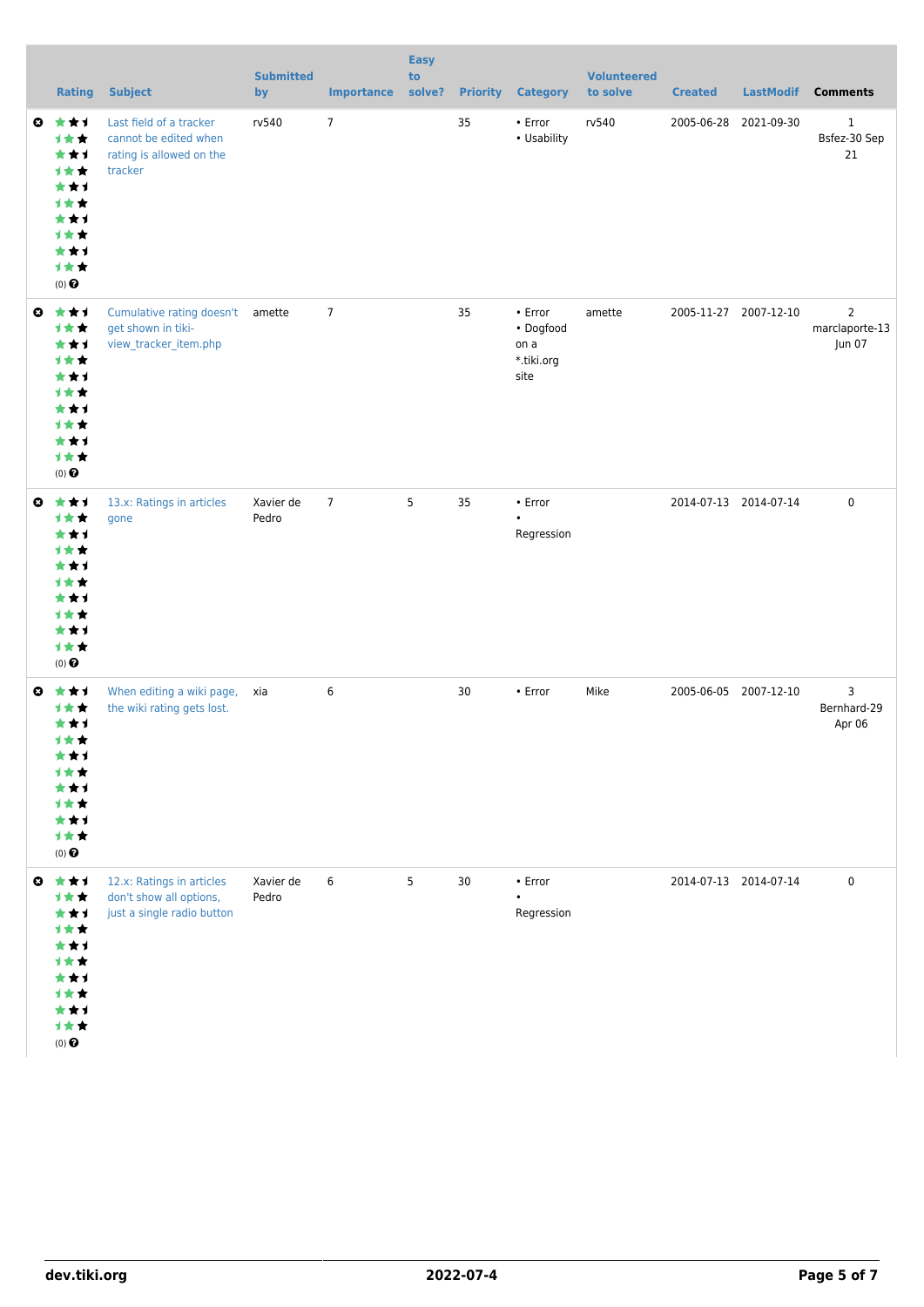|           | <b>Rating</b>                                                                                                                         | <b>Subject</b>                                                                                                                        | <b>Submitted</b><br>by               | <b>Importance</b> | <b>Easy</b><br>to<br>solve? | <b>Priority</b> | <b>Category</b>                                                                                                                                             | <b>Volunteered</b><br>to solve | <b>Created</b> | <b>LastModif</b>      | <b>Comments</b>                       |
|-----------|---------------------------------------------------------------------------------------------------------------------------------------|---------------------------------------------------------------------------------------------------------------------------------------|--------------------------------------|-------------------|-----------------------------|-----------------|-------------------------------------------------------------------------------------------------------------------------------------------------------------|--------------------------------|----------------|-----------------------|---------------------------------------|
| O         | ***<br>1★★<br>***<br>计女女<br>***<br><b>1**</b><br>***<br><b>1**</b><br>***<br>1★★<br>$(0)$ $\odot$                                     | Tracker items don't<br>appear in trackerlist when<br>no one rated them<br>(related to sorting by<br>rating?)                          | Marc<br>Laporte                      |                   |                             | 25              | • Error<br>• Dogfood<br>on a<br>*.tiki.org<br>site                                                                                                          |                                |                | 2007-12-04 2007-12-05 | 0                                     |
|           | $0 \star \star 1$<br>1★★<br>***<br><b>1**</b><br>***<br><b>1**</b><br>***<br>***<br>***<br>1★★<br>$(0)$ <sup><math>\odot</math></sup> | Wiki Ratings doesn't<br>activate upgrading from<br>1.8.5                                                                              | xia                                  | 5                 |                             | 25              | • Error                                                                                                                                                     |                                |                | 2005-05-02 2021-09-23 | $\mathbf{1}$<br>Bsfez-23 Sep<br>21    |
| $\bullet$ | ***<br>1★★<br>***<br>计女女<br>***<br><b>1**</b><br>***<br>计女女<br>***<br>1★★<br>$(0)$ $\odot$                                            | When selecting the Rating<br>button in wiki, the rating<br>window expands then I<br>get redirected to tiki-<br>index.php# (main page) | tpinet                               | 5                 |                             | 25              | • Usability                                                                                                                                                 |                                |                | 2010-07-09 2017-05-22 | $\mathbf{1}$<br>Chealer9-22<br>May 17 |
| ◒         | 大女子<br><b>1**</b><br>***<br><b>1**</b><br>★★1<br>18<br>***<br><b>1**</b><br>***<br>计女女<br>$(1)$ $\odot$                               | <b>Rating Tracker Bugs -</b><br>with field type 'Stars<br>(system)'                                                                   | Bernard<br>Sfez / Tiki<br>Specialist | 5                 | 5                           | 25              | • Usability<br>$\bullet$<br>Community<br>projects<br>• Dogfood<br>on a<br>*.tiki.org<br>site<br>$\bullet$<br>Regression<br>• Less than<br>30-minutes<br>fix |                                |                | 2011-07-08 2017-06-18 | 0                                     |
|           | $0$ $\star\star\star$<br>1★★<br>***<br>1★★<br>***<br>1★★<br>***<br>计女女<br>***<br>计女女<br>$(0)$ $\odot$                                 | <b>Display Comment Rating</b><br><b>Results for Standard</b><br><b>Registered Users</b>                                               | twilli                               |                   |                             | 25              | • Error                                                                                                                                                     |                                |                | 2014-03-12 2014-03-13 | $\mathbf{1}$<br>xavi-12 Mar 14        |